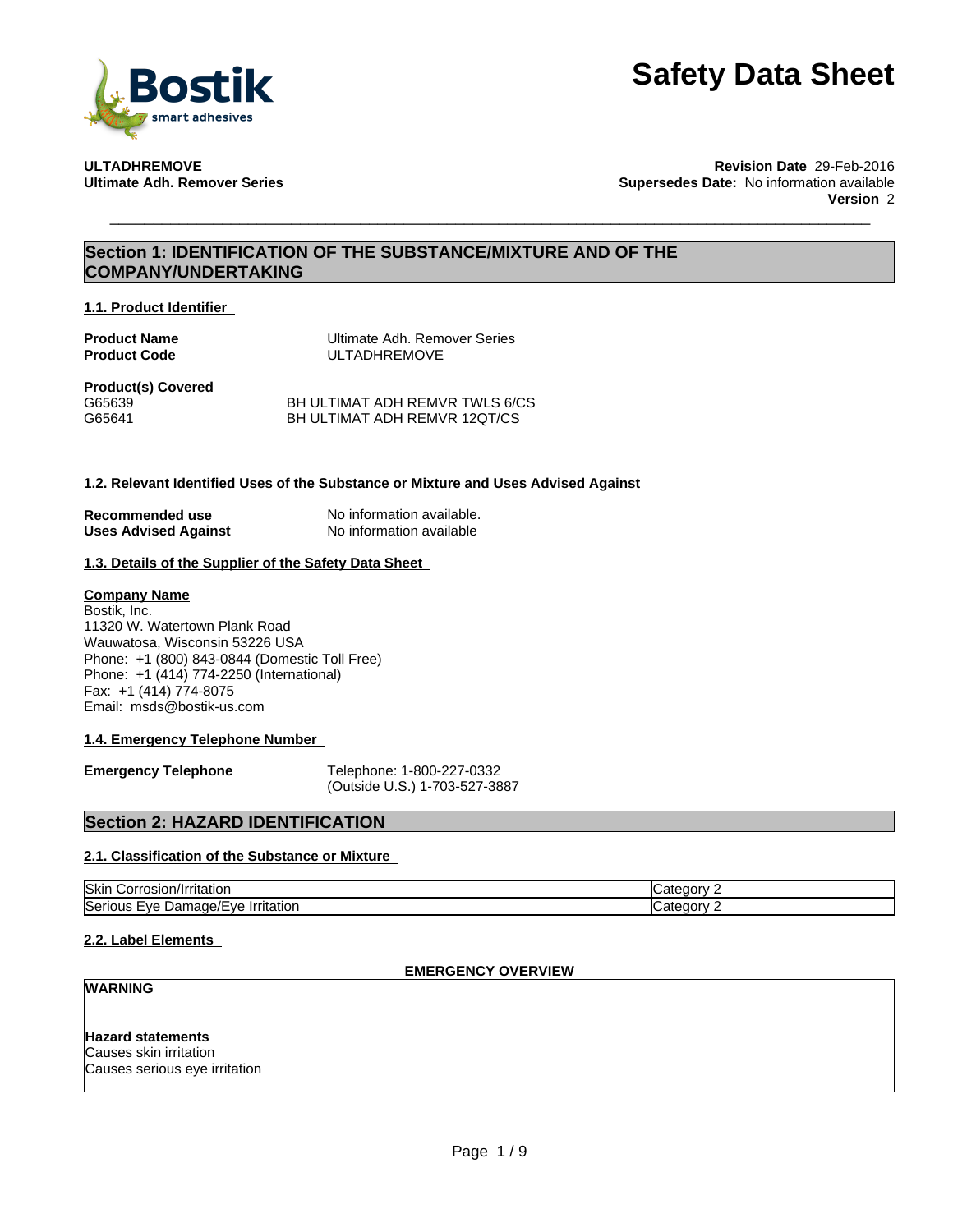**Ultimate Adh. Remover Series Supersedes Date:** No information available **Version** 2



### **Precautionary Statements - Prevention**

Wash face, hands and any exposed skin thoroughly after handling Wear protective gloves/protective clothing/eye protection/face protection

### **Precautionary Statements - Response**

Specific treatment (see first aid measures on this label)

IF IN EYES: Rinse cautiously with water for several minutes. Remove contact lenses, if present and easy to do. Continue rinsing. If eye irritation persists: Get medical advice/attention.

IF ON SKIN: Wash with plenty of soap and water. If skin irritation occurs: Get medical advice/attention. Take off contaminated clothing and wash before reuse.

### **Precautionary Statements - Storage**

Not applicable

**Precautionary Statements - Disposal** Not applicable

### **Hazards Not Otherwise Classified (HNOC)**

Not applicable

### **Unknown Toxicity**

66.67% of the mixture consists of ingredient(s) of unknown toxicity

### **2.3. Other Information**

No information available.

### **Section 3: COMPOSITION/INFORMATION ON INGREDIENTS**

### **3.1 Substances**

Not applicable

### **3.2 Mixtures**

| <b>Chemical Name</b>                                          | <b>CAS No</b> | Weight-%    |
|---------------------------------------------------------------|---------------|-------------|
| Surfactant                                                    | Proprietary   | Proprietary |
| Fatty acids, C14-18 and C16-18-unsaturated, methyl<br>lesters | 67762-26-9    | Proprietary |
| Aliphatic dibasic esters                                      | Proprietary   | Proprietary |

\*The exact percentage (concentration) of composition has been withheld as a trade secret.

### **Section 4: FIRST AID MEASURES**

### **4.1. Description of First Aid Measures**

**General Advice** If medical advice is needed, have product container or label at hand.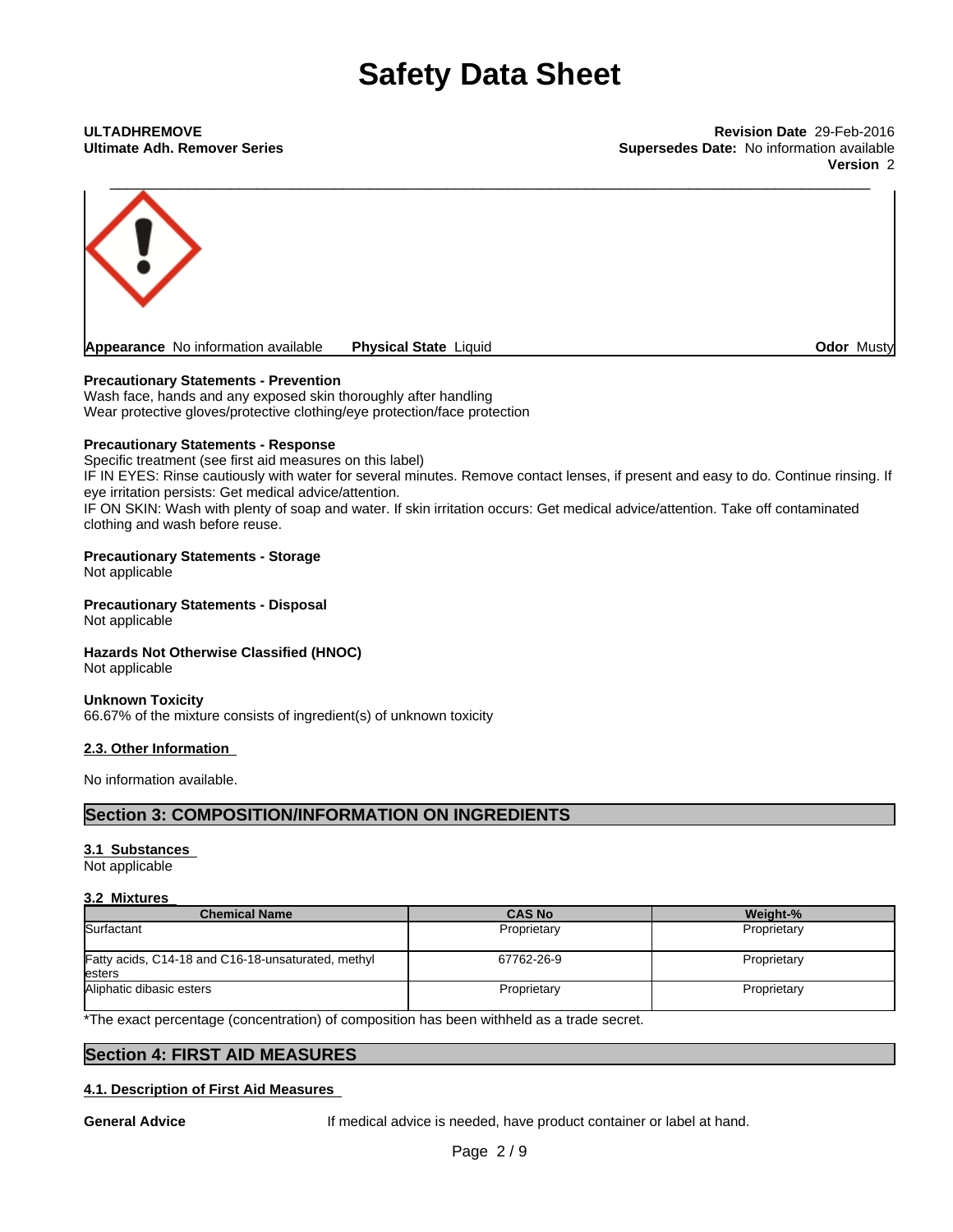| <b>ULTADHREMOVE</b><br><b>Ultimate Adh. Remover Series</b>       | Revision Date 29-Feb-2016<br><b>Supersedes Date: No information available</b><br>Version 2                                                                                                                                                 |
|------------------------------------------------------------------|--------------------------------------------------------------------------------------------------------------------------------------------------------------------------------------------------------------------------------------------|
| Eye contact                                                      | Immediately flush with plenty of water. After initial flushing, remove any contact lenses and<br>continue flushing for at least 15 minutes. Keep eye wide open while rinsing. If eye irritation<br>persists: Get medical advice/attention. |
| <b>Skin Contact</b>                                              | Wash off immediately with soap and plenty of water while removing all contaminated<br>clothes and shoes. Wash contaminated clothing before reuse. If skin irritation persists, call<br>a physician.                                        |
| <b>Inhalation</b>                                                | Move to fresh air in case of accidental inhalation of vapors or decomposition products. If<br>symptoms persist, call a physician.                                                                                                          |
| Ingestion                                                        | Clean mouth with water and drink afterwards plenty of water. Never give anything by mouth<br>to an unconscious person. Do NOT induce vomiting. Call a physician.                                                                           |
| Self-protection of the First Aider                               | Use personal protective equipment as required.                                                                                                                                                                                             |
| 4.2. Most Important Symptoms and Effects, Both Acute and Delayed |                                                                                                                                                                                                                                            |
| <b>Symptoms</b>                                                  | No information available.                                                                                                                                                                                                                  |
|                                                                  | 4.3. Indication of Any Immediate Medical Attention and Special Treatment Needed                                                                                                                                                            |
| Note to physicians                                               | Treat symptomatically.                                                                                                                                                                                                                     |
| 4.4. Reference to Other Sections                                 |                                                                                                                                                                                                                                            |
| <b>Reference to Other Sections</b>                               | SECTION 8: EXPOSURE CONTROLS/PERSONAL PROTECTION<br>Section 11: TOXICOLOGY INFORMATION                                                                                                                                                     |

## **Section 5: FIRE-FIGHTING MEASURES**

### **5.1. Extinguishing Media**

### **Suitable Extinguishing Media**

Use. Dry chemical. Carbon dioxide (CO2). Alcohol resistant foam.

#### **Unsuitable Extinguishing Media**

CAUTION: Use of water spray when fighting fire may be inefficient.

### **5.2. Special Hazards Arising from the Substance or Mixture**

### **Specific Hazards Arising from the Chemical**

Keep product and empty container away from heat and sources of ignition. Risk of ignition.

### **Explosion Data**

| <b>Sensitivity to Mechanical Impact</b> | None. |
|-----------------------------------------|-------|
| <b>Sensitivity to Static Discharge</b>  | None. |

### **5.3. Advice for Firefighters**

### **Protective Equipment and Precautions for Firefighters**

As in any fire, wear self-contained breathing apparatus pressure-demand, MSHA/NIOSH (approved or equivalent) and full protective gear.

### **Section 6: ACCIDENTAL RELEASE MEASURES**

**6.1. Personal Precautions, Protective Equipment and Emergency Procedures**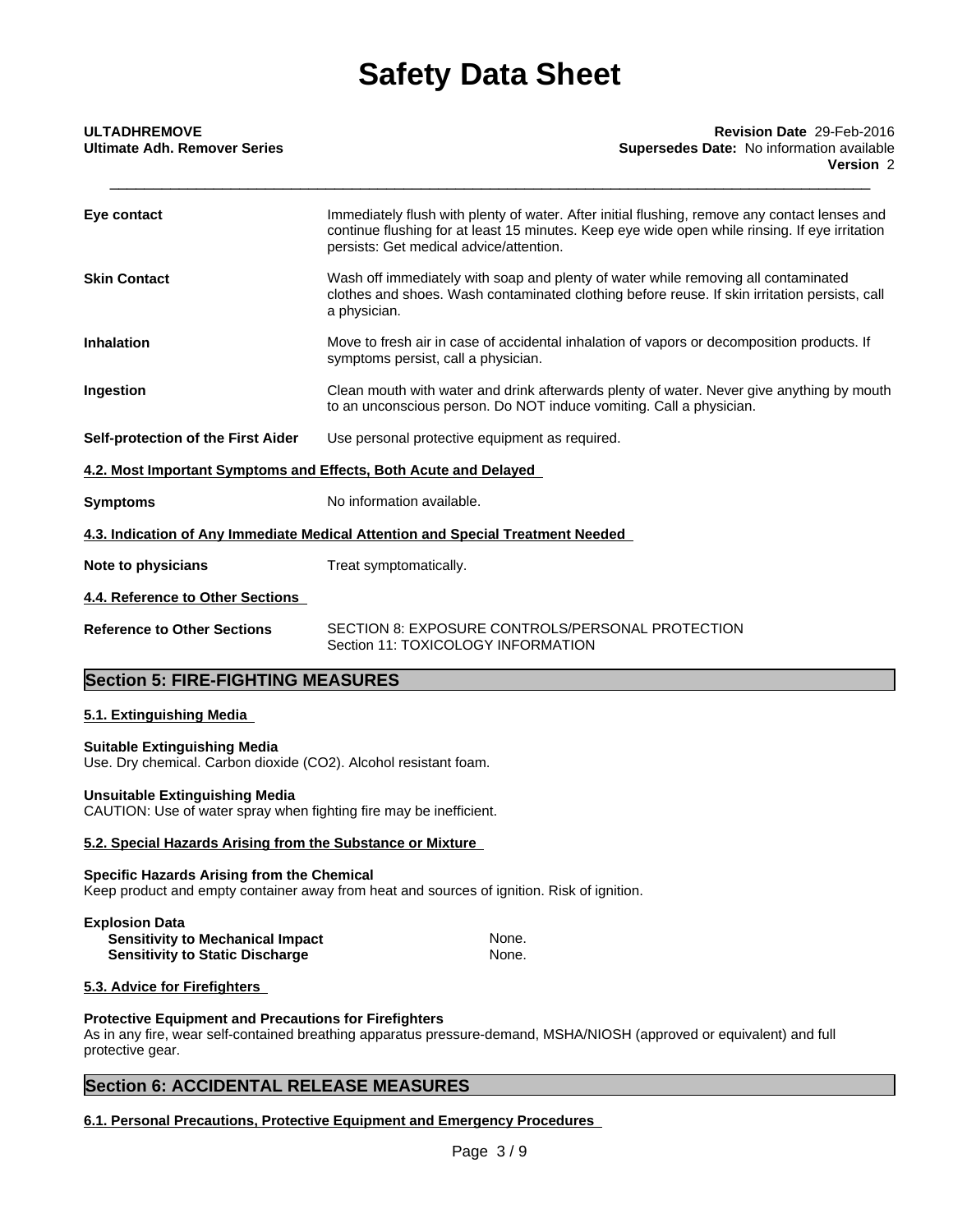| <b>ULTADHREMOVE</b>                                       | Revision Date 29-Feb-2016                                                                                                                                                                                                                                                                 |
|-----------------------------------------------------------|-------------------------------------------------------------------------------------------------------------------------------------------------------------------------------------------------------------------------------------------------------------------------------------------|
| <b>Ultimate Adh. Remover Series</b>                       | Supersedes Date: No information available<br>Version 2                                                                                                                                                                                                                                    |
| <b>Personal Precautions</b>                               | Use personal protective equipment as required. Remove all sources of ignition. Evacuate<br>personnel to safe areas. Keep people away from and upwind of spill/leak. Ventilate affected<br>area. Pay attention to flashback. Take precautionary measures against static discharges.        |
| <b>6.2. Environmental Precautions</b>                     |                                                                                                                                                                                                                                                                                           |
| <b>Environmental Precautions</b>                          | See Section 12 for additional Ecological Information. Do not flush into surface water or<br>sanitary sewer system. Prevent further leakage or spillage if safe to do so. Prevent product<br>from entering drains.                                                                         |
| 6.3. Methods and Material for Containment and Cleaning up |                                                                                                                                                                                                                                                                                           |
| <b>Methods for Containment</b>                            | Contain and collect spillage with non-combustible absorbent material, (e.g. sand, earth,<br>diatomaceous earth, vermiculite) and place in container for disposal according to local /<br>national regulations (see Section 13). A vapor suppressing foam may be used to reduce<br>vapors. |
| <b>Methods for Cleaning up</b>                            | Dam up. Soak up with inert absorbent material. Pick up and transfer to properly labeled<br>containers. Take precautionary measures against static discharges.                                                                                                                             |
| 6.4. Reference to other sections                          |                                                                                                                                                                                                                                                                                           |
| <b>Reference to Other Sections</b>                        | SECTION 8: EXPOSURE CONTROLS/PERSONAL PROTECTION<br>Section 7: HANDLING AND STORAGE<br>Section 13: DISPOSAL CONSIDERATIONS                                                                                                                                                                |
|                                                           |                                                                                                                                                                                                                                                                                           |

## **Section 7: HANDLING AND STORAGE**

### **7.1. Precautions for Safe Handling**

| <b>Advice on Safe Handling</b>                                    | Use personal protective equipment as required. Wash thoroughly after handling. Use with<br>local exhaust ventilation. All equipment used when handling the product must be grounded.<br>Do not breathe dust/fume/gas/mist/vapors/spray. Take necessary action to avoid static<br>electricity discharge (which might cause ignition of organic vapors). Keep away from<br>heat/sparks/open flames/hot surfaces. - No smoking. |
|-------------------------------------------------------------------|------------------------------------------------------------------------------------------------------------------------------------------------------------------------------------------------------------------------------------------------------------------------------------------------------------------------------------------------------------------------------------------------------------------------------|
| 7.2. Conditions for Safe Storage, including any Incompatibilities |                                                                                                                                                                                                                                                                                                                                                                                                                              |
| <b>Storage Conditions</b>                                         | Keep away from heat, sparks, flame and other sources of ignition (i.e., pilot lights, electric<br>motors and static electricity). Keep containers tightly closed in a cool, well-ventilated place.<br>Keep in properly labeled containers.                                                                                                                                                                                   |
| <b>Incompatible Materials</b>                                     | Strong oxidizing agents. Acids. alkali.                                                                                                                                                                                                                                                                                                                                                                                      |
| 7.3. Specific End Use(s)                                          |                                                                                                                                                                                                                                                                                                                                                                                                                              |
| <b>Other Information</b>                                          | No information available.                                                                                                                                                                                                                                                                                                                                                                                                    |
| 7.4. References to Other Sections                                 |                                                                                                                                                                                                                                                                                                                                                                                                                              |
| <b>Reference to Other Sections</b>                                | Section 13: DISPOSAL CONSIDERATIONS<br>Section 10: STABILITY AND REACTIVITY                                                                                                                                                                                                                                                                                                                                                  |

## **SECTION 8: EXPOSURE CONTROLS/PERSONAL PROTECTION**

### **8.1. Control Parameters**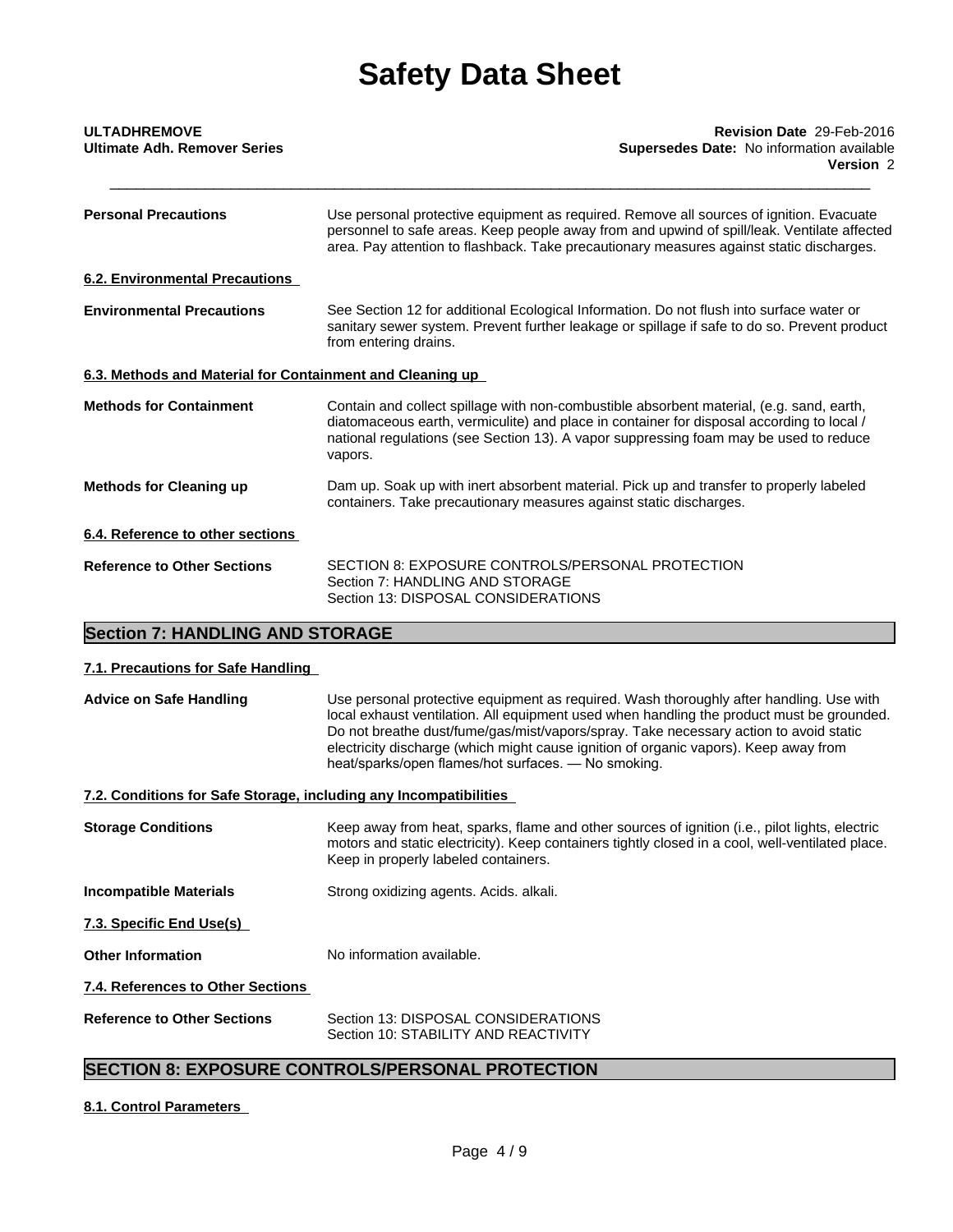| <b>ULTADHREMOVE</b>          |  |  |
|------------------------------|--|--|
| Ultimate Adh. Remover Series |  |  |

\_\_\_\_\_\_\_\_\_\_\_\_\_\_\_\_\_\_\_\_\_\_\_\_\_\_\_\_\_\_\_\_\_\_\_\_\_\_\_\_\_\_\_\_\_\_\_\_\_\_\_\_\_\_\_\_\_\_\_\_\_\_\_\_\_\_\_\_\_\_\_\_\_\_\_\_\_\_\_\_\_\_\_\_\_\_\_\_ **ULTADHREMOVE Revision Date** 29-Feb-2016 **Supersedes Date:** No information available **Version** 2

**Exposure Guidelines** This product, as supplied, does not contain any hazardous materials with occupational exposure limits established by the region specific regulatory bodies. **8.2. Exposure Controls Engineering Controls** Showers Eyewash stations Ventilation systems. **Personal protective equipment [PPE] Eye/Face Protection Tight sealing safety goggles. Skin and Body Protection** Wear suitable chemical resistant gloves. The selection of suitable gloves does not only depend on the material, but also on further marks of quality and various manufacturers. **Respiratory Protection** If exposure limits are exceeded or irritation is experienced, NIOSH/MSHA approved respiratory protection should be worn. Positive-pressure supplied air respirators may be required for high airborne contaminant concentrations. Respiratory protection must be provided in accordance with current local regulations. **General Hygiene Considerations** When using do not eat, drink or smoke. Regular cleaning of equipment, work area and clothing is recommended.

### **Section 9: PHYSICAL AND CHEMICAL PROPERTIES**

### **9.1. Information on Basic Physical and Chemical Properties**

| <b>Physical State</b> | Liauid                   |
|-----------------------|--------------------------|
| Color                 | Colorless                |
| Odor                  | Mustv                    |
| <b>Odor Threshold</b> | No information available |

**Explosive Properties** No information available **Oxidizing Properties** No information available **Property Remarks •Method Values Remarks •Method pH** No information available **Melting Point/Freezing Point** No information available **Boiling Point** 204 °C / 399.2 °F **Flash Point**<br>**Evaporation Rate CONSIDED A** No information a **Flammability** (solid, gas) **Flammability Limit in Air Upper Flammability Limit** No information available<br> **Lower Flammability Limit** No information available **Lower Flammability Limit Vapor Pressure No information available Vapor Density No information available Specific Gravity** No information available **Water Solubility** No information available **Solubility in Other Solvents Partition Coefficient No information available**<br> **Autoignition Temperature No information available Autoignition Temperature Decomposition Temperature** No information available **Kinematic Viscosity** No information available **Dynamic Viscosity** No information available

**9.2. Other Information Softening Point** No information available **Molecular Weight** No information available

No information available<br>No information available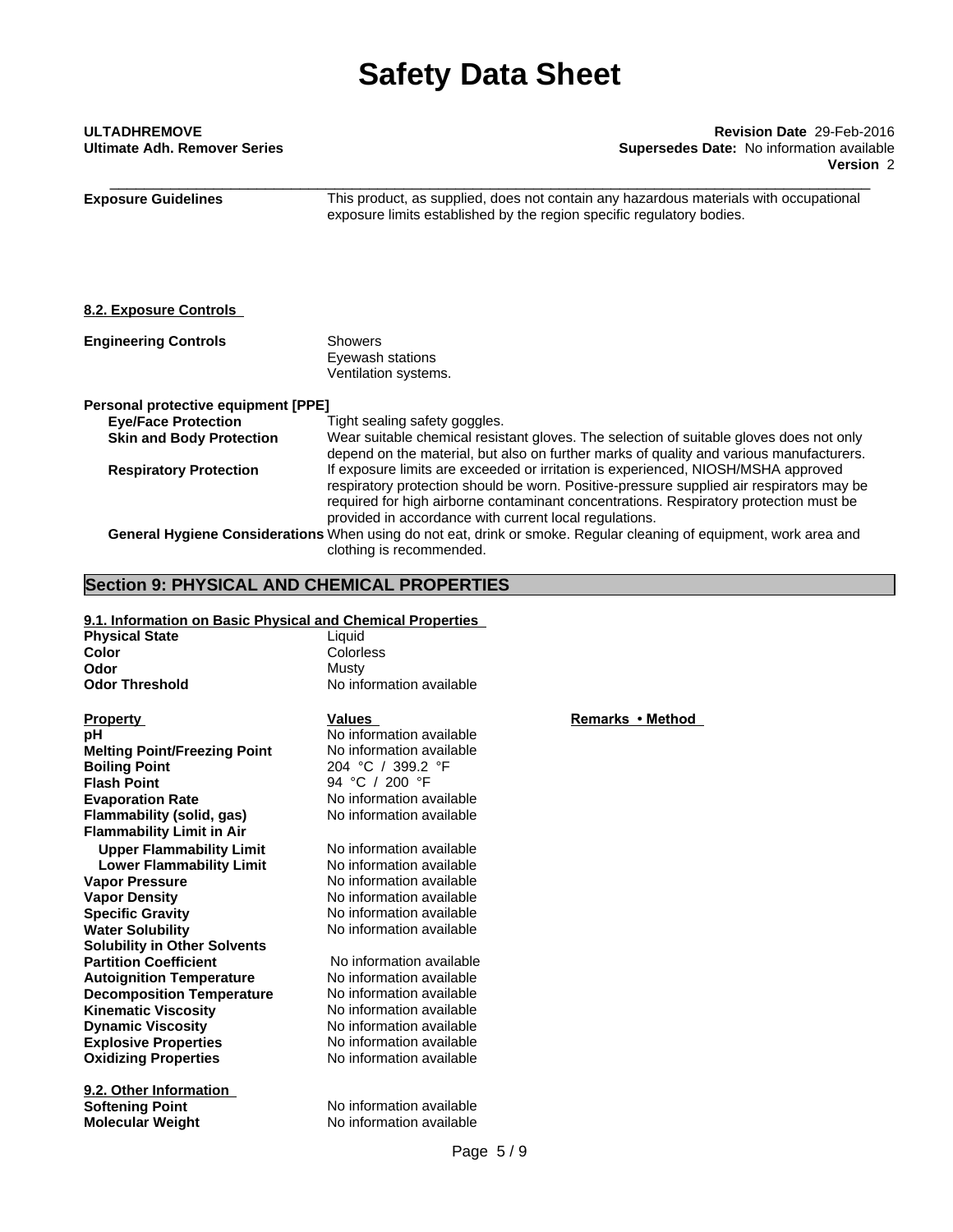\_\_\_\_\_\_\_\_\_\_\_\_\_\_\_\_\_\_\_\_\_\_\_\_\_\_\_\_\_\_\_\_\_\_\_\_\_\_\_\_\_\_\_\_\_\_\_\_\_\_\_\_\_\_\_\_\_\_\_\_\_\_\_\_\_\_\_\_\_\_\_\_\_\_\_\_\_\_\_\_\_\_\_\_\_\_\_\_ **ULTADHREMOVE Revision Date** 29-Feb-2016 **Ultimate Adh. Remover Series Supersedes Date:** No information available **Version** 2

**Solvent Content (%)**<br> **Solid Content (%)**<br>
No information available **Density**

**Solid Content (%)** No information available

**VOC** < 500 g/L

## **Section 10: STABILITY AND REACTIVITY**

### **10.1. Reactivity**

None under normal use conditions.

### **10.2. Chemical Stability**

Stable under recommended storage conditions. **10.3. Possibility of Hazardous Reactions**

None under normal processing. **10.4. Conditions to Avoid**

Heat, flames and sparks. **10.5. Incompatible Materials**

Strong oxidizing agents. Acids. alkali. **10.6. Hazardous Decomposition Products**

Thermal decomposition can lead to release of irritating and toxic gases and vapors. Carbon oxides.

### **Section 11: TOXICOLOGY INFORMATION**

### **11.1. Information on Toxicological Effects**

| <b>Product Information</b> | No Data Available  |  |
|----------------------------|--------------------|--|
| <b>Inhalation</b>          | No Data Available. |  |
| Eye contact                | No Data Available. |  |
| <b>Skin Contact</b>        | No Data Available. |  |
| <b>Ingestion</b>           | No Data Available. |  |

**Component Information**

### **Delayed and Immediate Effects as well as Chronic Effects from Short and Long-term Exposure**

| No information available.<br>No information available.<br>No information available.<br>No information available.<br>No information available.<br>No information available.<br>No information available.<br>No information available.<br>No information available.<br>No information available.<br>No information available.<br>No information available.<br>No information available. |
|---------------------------------------------------------------------------------------------------------------------------------------------------------------------------------------------------------------------------------------------------------------------------------------------------------------------------------------------------------------------------------------|
| No information available.<br>May be fatal if swallowed and enters airways.                                                                                                                                                                                                                                                                                                            |
|                                                                                                                                                                                                                                                                                                                                                                                       |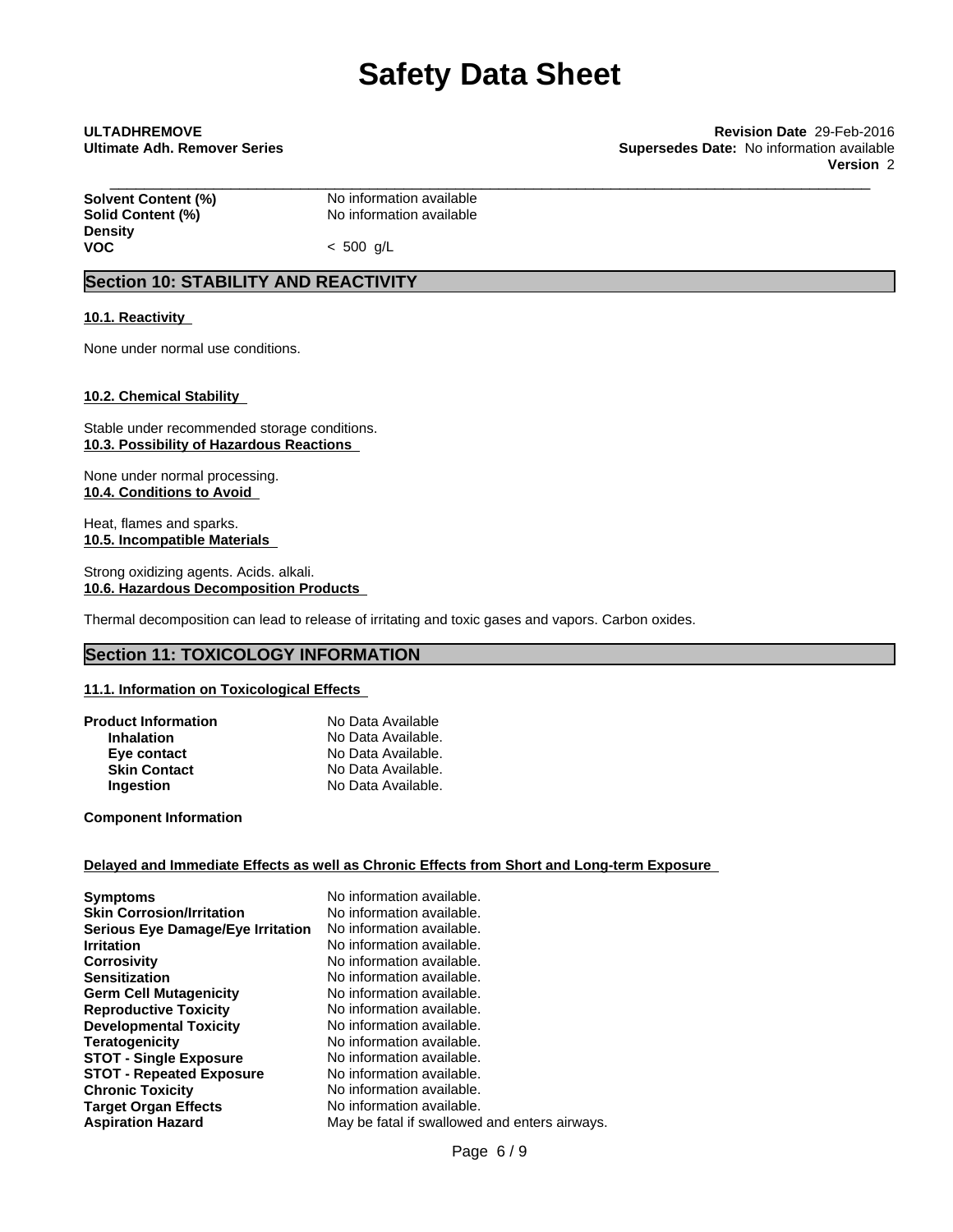## \_\_\_\_\_\_\_\_\_\_\_\_\_\_\_\_\_\_\_\_\_\_\_\_\_\_\_\_\_\_\_\_\_\_\_\_\_\_\_\_\_\_\_\_\_\_\_\_\_\_\_\_\_\_\_\_\_\_\_\_\_\_\_\_\_\_\_\_\_\_\_\_\_\_\_\_\_\_\_\_\_\_\_\_\_\_\_\_ **ULTADHREMOVE Revision Date** 29-Feb-2016 **Ultimate Adh. Remover Series Supersedes Date:** No information available **Version** 2

**Carcinogenicity** This product does not contain any carcinogens or potential carcinogens as listed by ACGIH, OSHA, IARC or NTP at or above 0.1 wt%.

### **Section 12: ECOLOGICAL INFORMATION**

### **12.1. Toxicity**

No information available

### **12.2. Persistence and Degradability**

No information available.

### **12.3. Bioaccumulative Potential**

No information available.

### **12.4. Mobility in Soil**

No information available.

### **12.5 Other adverse effects**

No information available

### **Section 13: DISPOSAL CONSIDERATIONS**

### **13.1. Waste Treatment Methods**

**Disposal of Wastes** It is the responsibility of the waste generator to determine the toxicity and physical properties of the material generated to determine the proper waste identification and disposal methods in compliance with applicable regulations

**Contaminated Packaging <b>Dispose** of in accordance with federal, state and local regulations

### **Section 14: TRANSPORT INFORMATION**

| <u>DOT</u>  | Not regulated |
|-------------|---------------|
| <b>IATA</b> | Not regulated |
| <b>IMDG</b> | Not regulated |

## **Section 15: REGULATORY INFORMATION**

### **Global Inventories**

| <b>TSC/</b> | ∟isted      |
|-------------|-------------|
| <b>DSL</b>  | Not<br>uste |

 **Legend:**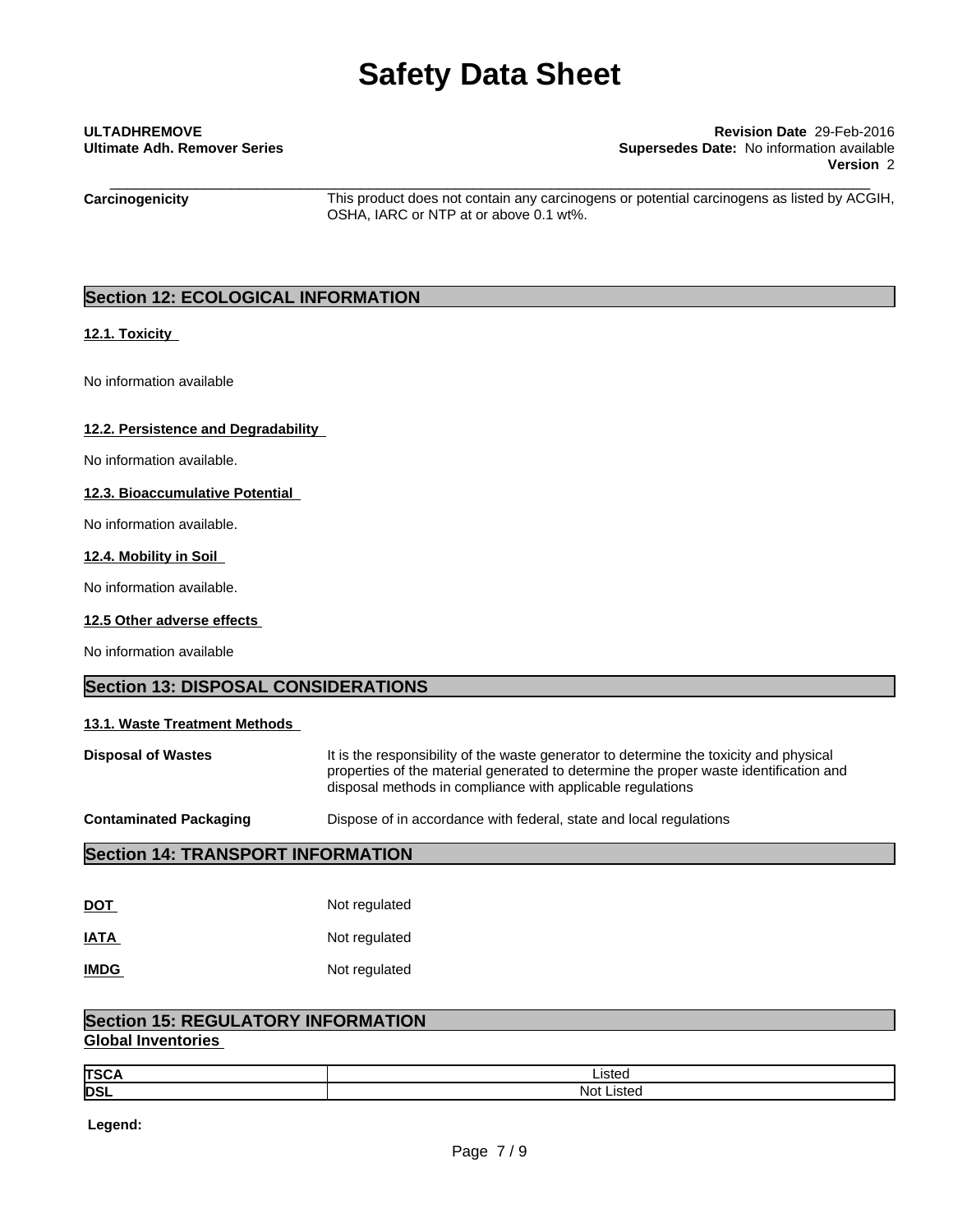\_\_\_\_\_\_\_\_\_\_\_\_\_\_\_\_\_\_\_\_\_\_\_\_\_\_\_\_\_\_\_\_\_\_\_\_\_\_\_\_\_\_\_\_\_\_\_\_\_\_\_\_\_\_\_\_\_\_\_\_\_\_\_\_\_\_\_\_\_\_\_\_\_\_\_\_\_\_\_\_\_\_\_\_\_\_\_\_ **ULTADHREMOVE Revision Date** 29-Feb-2016 **Ultimate Adh. Remover Series Supersedes Date:** No information available **Version** 2

 **TSCA** - United States Toxic Substances Control Act Section 8(b) Inventory  **DSL** - Canadian Domestic Substances List  **Listed** - The components of this product are either listed or exempt from listing on inventory. **Not Listed** - One or more components of this product are not listed on inventory.

### **Canada**

This product has been classified in accordance with the hazard criteria of the Controlled Products Regulations (CPR) and the MSDS contains all the information required by the CPR

**WHMIS Hazard Class** D2B - Toxic materials



### **SARA 313**

Section 313 of Title III of the Superfund Amendments and Reauthorization Act of 1986 (SARA). This product does not contain any chemicals which are subject to the reporting requirements of the Act and Title 40 of the Code of Federal Regulations, Part 372

### **SARA 311/312 Hazard Categories**

| <b>Acute Health Hazard</b>        | ves |
|-----------------------------------|-----|
| <b>Chronic Health Hazard</b>      | No  |
| <b>Fire Hazard</b>                | N٥  |
| Sudden release of pressure hazard | N٥  |
| <b>Reactive Hazard</b>            | N٥  |

### **California Proposition 65**

This product does not contain one or more substances listed on Proposition 65 at or above 0.01 wt. %.

### **Europe**

### **Restrictions of Use of Hazardous Substances (RoHS) Directive 2011/65/EU**

This product does not contain Lead (7439-92-1), Cadmium (7440-43-9), Mercury (7439-97-6), Hexavalent chromium (7440-47-3), Polybrominated biphenyls (PBB), and Polybrominated diphenyl ethers (PBDE) above the regulated limit mentioned in this regulation.

#### EU-REACH (1907/2006) - Candidate List of Substances of Very High Concern (SVHC) for Authorization in accordance with **Article 59**

This product does not contain candidate substances of very high concern at a concentration  $>=0.1\%$  (Regulation (EC) No. 1907/2006 (REACH), Article 59)

# **Section 16: OTHER INFORMATION HMIS Health Hazards** 1 **Flammability** 1 **Physical Hazards** 0 **Personal Protection** X

## **Key or Legend to Abbreviations and Acronyms Used in the Safety Data Sheet**

No information available

**Key Literature References and Sources for Data** No information available

**Prepared By** Product Safety & Regulatory Affairs